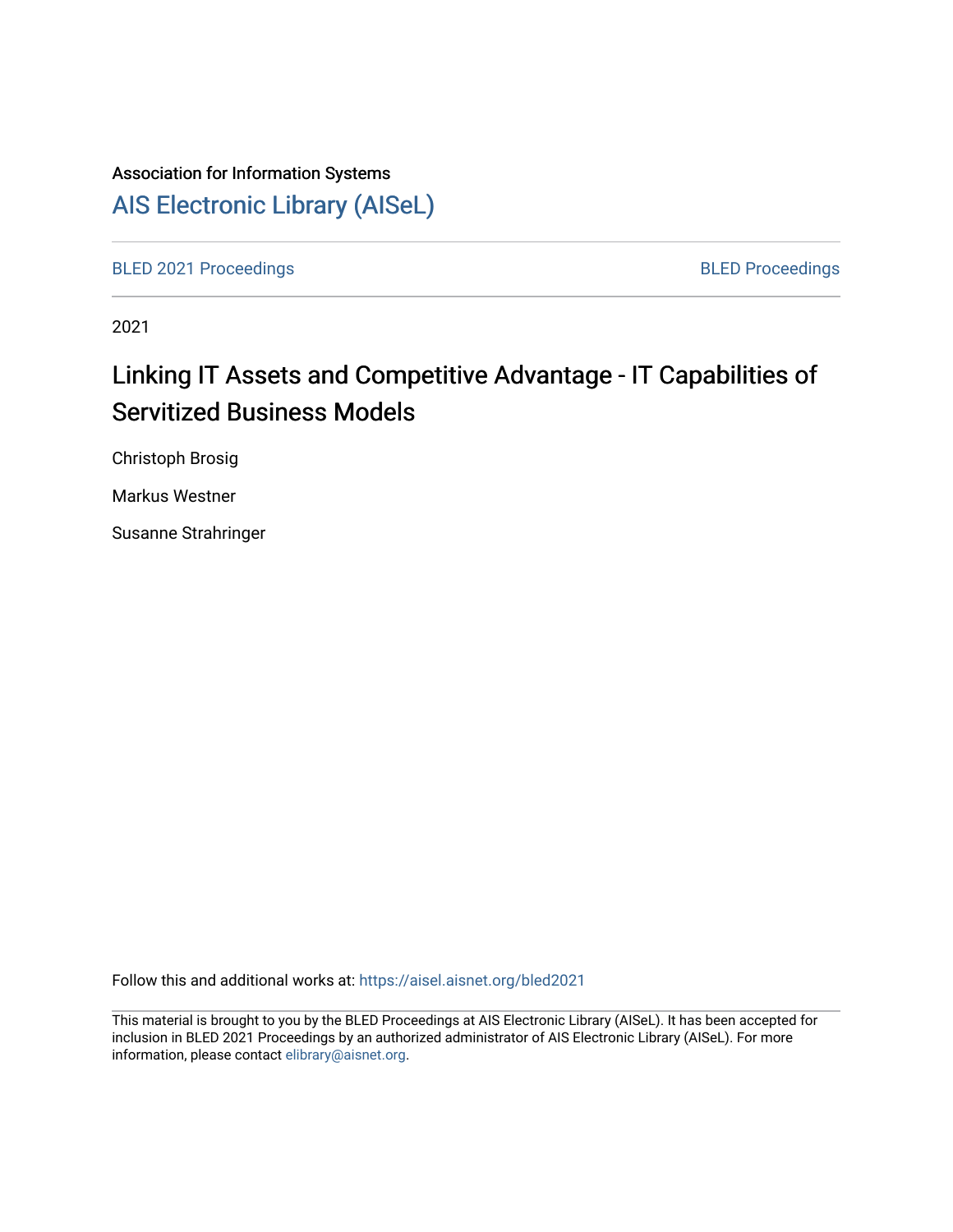## **LINKING IT ASSETS AND COMPETITIVE ADVANTAGE - IT CAPABILITIES OF SERVITIZED BUSINESS MODELS**

## CHRISTOPH BROSIG,<sup>1</sup> MARKUS WESTNER<sup>1</sup> &

#### SUSANNE STRAHRINGER<sup>2</sup>

<sup>1</sup>OTH Regensburg, Faculty of Computer Science and Mathematics, Regensburg, Germany; email: christoph.brosig@oth-regensburg.de, markus.westner@othregensburg.de

<sup>2</sup>TU Dresden, Chair of Business Informatics esp. Information Systems in Trade and Industry, Dresden, Germany; email: susanne.strahringer@tu-dresden.de

**Abstract** This paper connects research from business model innovation and information systems by exploring critical IT capabilities for servitized business models. The adoption of servitized business models is a major business model innovation strategy. At the same time, digitalization drives the evolution of IT capabilities at these business models. Scholars argue that it remains unclear how IT capabilities enable servitized business models to build a competitive advantage by achieving cost advantages or differentiation. This paper explores IT capabilities that enable building a competitive advantage for servitized business models based on a qualitative analysis of multiple published case studies. The authors identify configurations of IT capabilities among servitized business models. The findings contribute to servitization research by exploring IT capabilities and how they are combined among servitized business models. The insights help practitioners deploy digital technologies and IT assets effectively as building blocks of IT capabilities to advance their servitized business model.

**Keywords:** resource-based view, IT capability, digital servitization, competitive advantage



DOI https://doi.org/10.18690/978-961-286-485-9.9 ISBN 978-961-286-485-9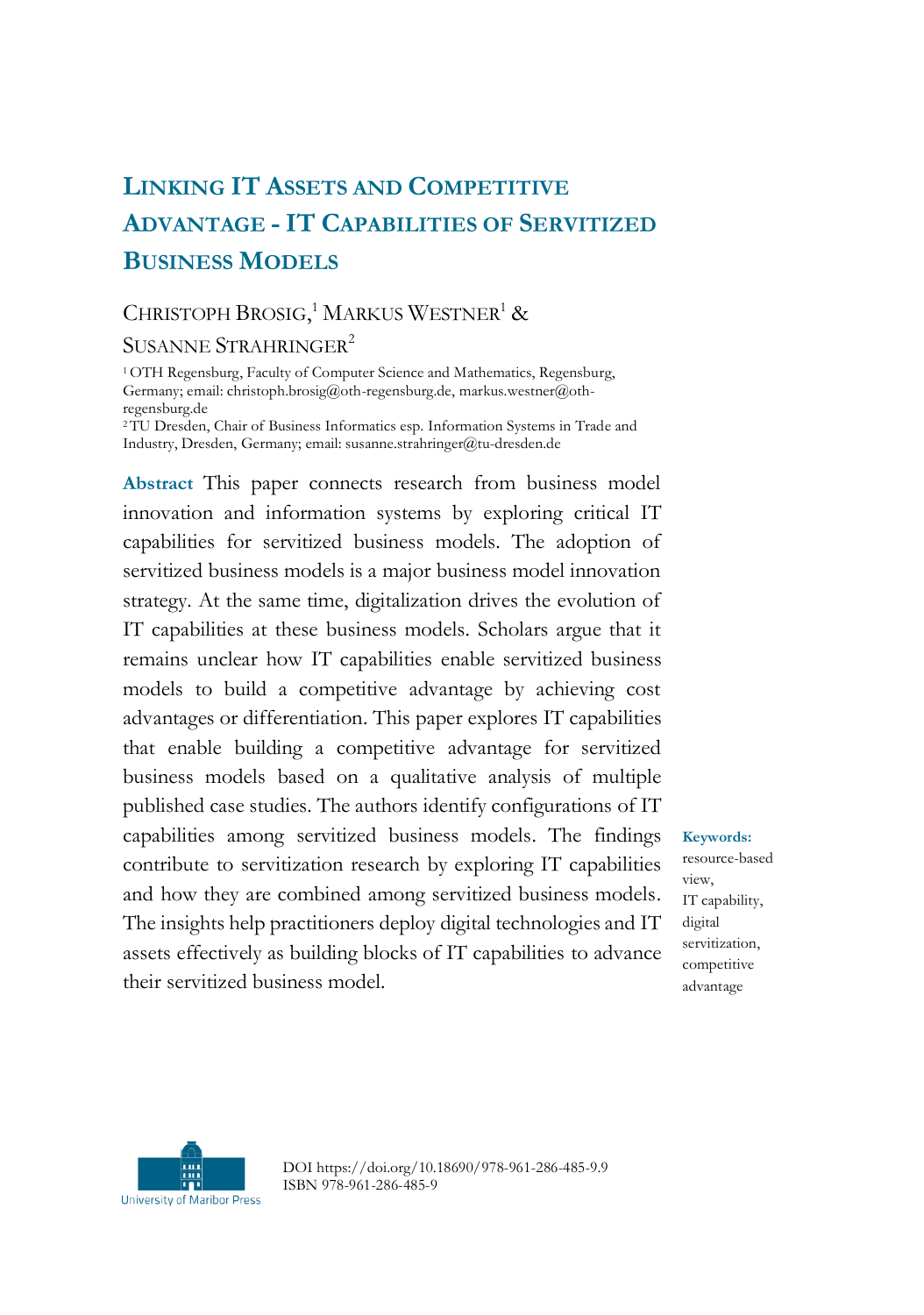#### **1 Introduction**

Since the 1980s, firms move from selling products to offering products as a service (Ulaga and Reinartz, 2011; Vandermerwe and Rada, 1988). Firms pursue this servitization of their business models to improve their competitive advantage (Kindström, 2010; Paschou et al., 2020).

Nowadays, digital technologies and information technology (IT) assets offer new levers to build a competitive advantage for servitized business models (Kohtamäki et al., 2019; Rapaccini and Gaiardelli, 2015). Multiple scholars have explored specific digital technologies and IT assets for digital servitization (Paschou et al., 2020). The resource-based view suggests that firms need to create IT capabilities to build a competitive advantage based on IT assets (Ross et al., 1996).

Despite the increasing number of publications on digital servitization, scholars claim that there is a limited understanding of which IT capabilities enable servitized business models to build a competitive advantage (Coreynen et al., 2017; Grubic and Jennions, 2018). Scholars ask for contributions on how IT capabilities enable different types of competitive advantage (Kohtamäki et al., 2019; Paschou et al., 2020).

We contribute to this discussion by a qualitative analysis of 17 published cases of servitized business models answering two research questions (RQ):

*RQ1: Which IT capabilities enable servitized business models to build a competitive advantage? RQ2: How do IT capabilities enable servitized business models to build a competitive advantage?*

Our paper is structured along three main parts to address these two questions. First, we introduce digital servitization and the concept of IT capabilities (section 2). Section 3 describes our case selection and case analysis. Section 4 presents our findings on IT capabilities (RQ1) and configurations of how IT capabilities enable competitive advantages at servitized business models (RQ2). Finally, we discuss our findings and conclude our research.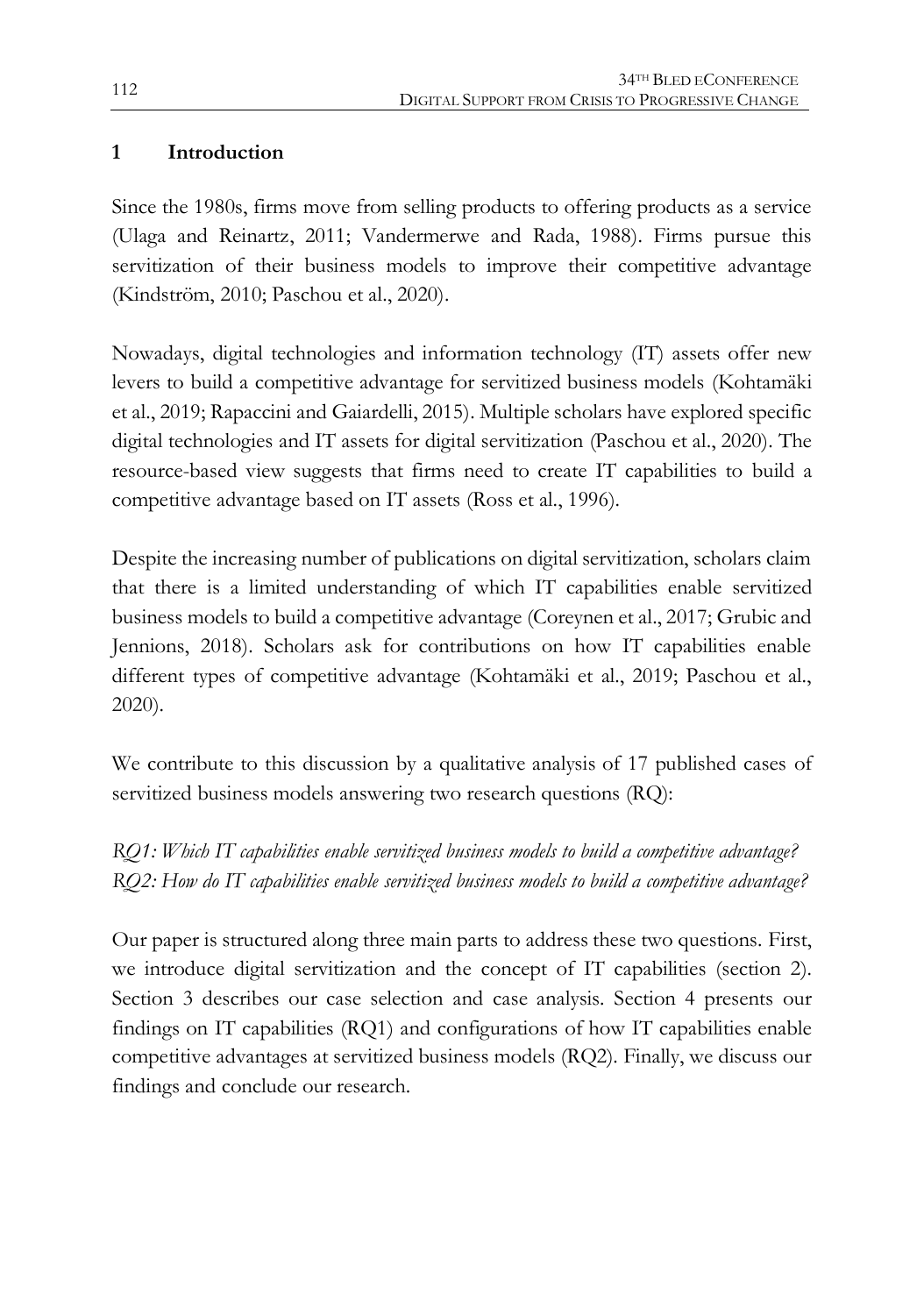This paper contributes to business model innovation and information systems (IS) research based on a qualitative analysis of multiple cases. Our paper contributes to the sparse research on IT capabilities of servitized business models and shows their role in building a competitive advantage.

## **2 Research Background**

Servitization describes the transition of a business model from being product-centric to being service-centric (Vandermerwe and Rada, 1988). While product-centric business models focus on the sales of products, service-centric business models employ products to deliver outcomes as a service (Reim et al., 2015). Scholars suggest mapping business models along a continuum of product- to service-centric (Reim et al., 2015).

Digital technologies offer new levers to build a competitive advantage for a business model undergoing servitization (Kohtamäki et al., 2019). Scholars have introduced digital servitization to label the service transition of a business model enabled by digital technologies (Rapaccini and Gaiardelli, 2015).

For such a transition, it is critical to understand how digital technologies and IT assets enable a competitive advantage. The resource-based view offers an explanation based on the notion of assets and capabilities. Firms invest in assets and create capabilities to employ these assets to build a competitive advantage. The concept of capabilities links assets and competitive advantage (Grant, 1991).

An IT capability describes the ability to employ IT assets to support and enhance a firm's strategy or work processes to build a competitive advantage (Lu and Ramamurthy, 2011; Ross et al., 1996). This competitive advantage can be a cost advantage or differentiation (Porter, 1985). Scholars distinguish IT capabilities employing various IT assets. There are three types of IT assets: Tangible IT assets include, e.g., hardware, software, or data assets. Intangible IT assets refer to, e.g., IT management practices. Human IT assets are, e.g., specific IT skills (Ross et al., 1996).

Over the last years, scholars have introduced digital capabilities as types of IT capabilities (Côrte-Real et al., 2020; Krishnamoorthi and Mathew, 2018). Digital capabilities employ stacks of IT assets as digital technologies to support and enhance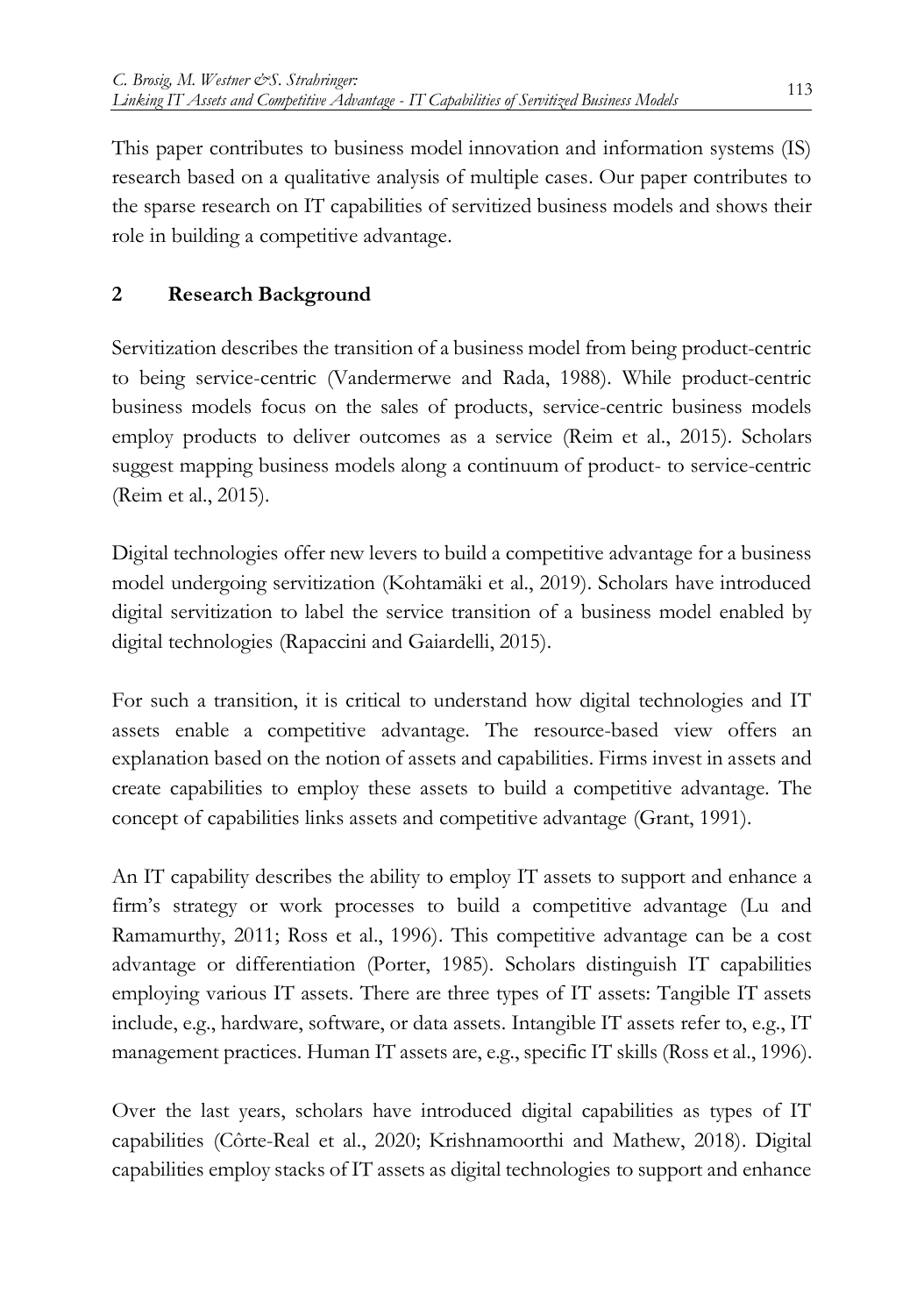a firm's strategy or work processes to build a competitive advantage (Brosig et al., 2020). In this study, we refer to the overarching concept of IT capabilities to cover the range of IT assets.

#### **3 Research Methodology**

In this section, we describe the data selection and data analysis of our case-based approach. We decided to analyze published case studies about servitized business models due to the early stage of this research stream (Yin, 2014).

First, we set up a case base. We searched seven literature databases and selected case studies in a two-step approach. Figure 1 summarizes the search parameters and the screening stages of contributions for our case base.

|                         | Search parameters • Search terms: (Servitization OR "Integrated Solution" OR "Service transition") AND "Case Study"<br>• Search area: Title, Abstract, Keywords<br>• Publication date: $(01^{st}$ January) 2015- $(20^{th}$ March) 2020<br>• Databases: AISel, EBSCO Academic Search Complete, EBSCO Business Source Complete,<br>ProQuest, ScienceDirect, Web of Science, Xplore |                           |         |  |  |
|-------------------------|-----------------------------------------------------------------------------------------------------------------------------------------------------------------------------------------------------------------------------------------------------------------------------------------------------------------------------------------------------------------------------------|---------------------------|---------|--|--|
| <b>Screening stages</b> | Initial search results                                                                                                                                                                                                                                                                                                                                                            | Potential results         | Results |  |  |
| Amount of results       | 460<br>135<br>15                                                                                                                                                                                                                                                                                                                                                                  |                           |         |  |  |
|                         | not discounted for duplicates                                                                                                                                                                                                                                                                                                                                                     | discounted for duplicates |         |  |  |

#### **Figure 1: Overview of case study search and screening**

We adopted our search terms from three extensive servitization literature reviews and chose the consistently used terms (Baines et al., 2017; Kowalkowski et al., 2017; Rabetino et al., 2018) searching in title, abstract, and keywords. We restricted our search to contributions from 2015 until 2020 (time of data collection), as most servitization literature associated with digitally-enabled service transition was published since then (Paschou et al., 2020). Before we screened the data, we chose three screening criteria, whether the contribution (1) is based on a case study (singleor multiple-case studies), (2) indicates competitive advantage of the case firm, and (3) provides information about the employment of IT assets in the case context linked to the competitive advantage. We obtained 17 cases from 15 contributions. Table 1 shows our case base, including reference, name of the case firm as stated in the original reference, industry, and the respective customer group.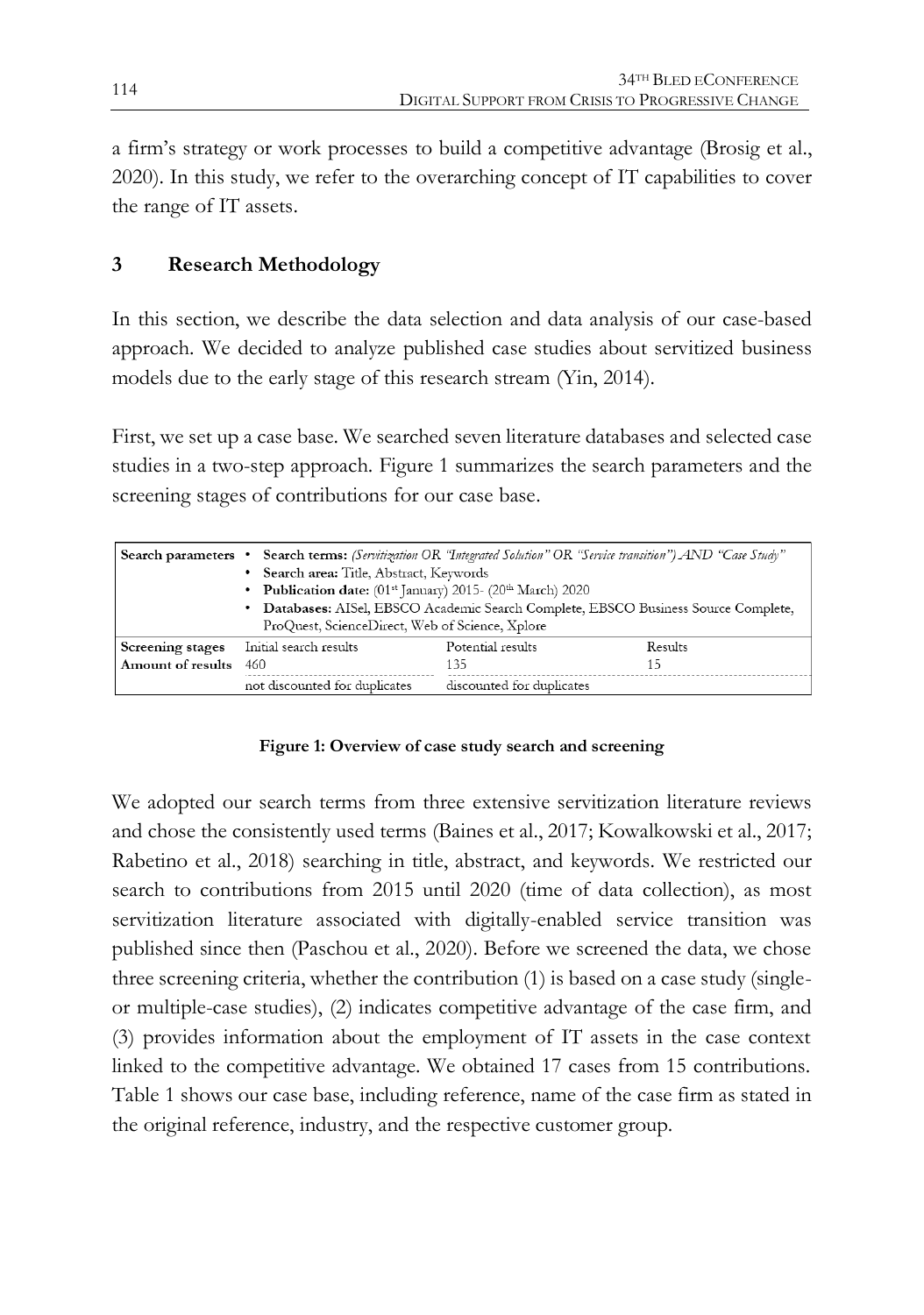| Case ID           | Reference                    | Case name         | Industry                            | Customer         |
|-------------------|------------------------------|-------------------|-------------------------------------|------------------|
|                   |                              |                   |                                     | Group            |
| $[1]$             | Lim et al. (2015)            | undisclosed       | Car manufacturer                    | B2B/B2C          |
| $[2]$             | Beltagui (2018)              | Eng. Co.          | Power systems provider              | B2B              |
| $\lceil 3 \rceil$ | Chen and Møller (2019)       | undisclosed       | Farming equipment provider          | B2B              |
| [4]               | Niño et al. (2015)           | undisclosed       | Chemical equipment provider         | B2B              |
| $[5]$             | Saarikko (2015)              | DigitalCo         | Telecommunication                   | B2B              |
| [6]               | Bressanelli et al. (2018)    | Alpha             | Household appliances provider       | B <sub>2</sub> C |
| $[7]$             | Robinson et al. (2016)       | Laing<br>O'Rourke | Construction provider               | B2B              |
| [8]               | Sklyar et al. (2019)         | Navicula          | Maritime equipment provider         | B2B              |
| $[9]$             | Reim et al. (2016)           | Alpha             | Construction machinery provider     | B <sub>2</sub> B |
| $[10]$            | Rapaccini et al. (2019)      | Alfa              | Building Equipment Provider         | B <sub>2</sub> B |
| $[11]$            | Dalenogare et al. (2019)     | undisclosed       | <b>Building Equipment Provider</b>  | B2B              |
| $[12]$            | Weeks and Benade<br>(2015)   | undisclosed       | <b>Building Equipment Provider</b>  | B2B              |
| [13]              | Clegg et al. (2017)          | Coen              | Construction                        | B2B              |
| $[14]$            | Coreynen et al. (2017)       | Beta              | Electronic Switchboards Provider    | B2B              |
| $[15]$            | Rymaszewska et al.<br>(2017) | Company A         | Manufacturing Machinery<br>Provider | B2B              |
| $[16]$            | Rymaszewska et al.<br>(2017) | Company B         | Power Generators Provider           | B2B              |
| $[17]$            | Rymaszewska et al.<br>(2017) | Company C         | Power Transformers Provider         | B <sub>2</sub> B |

#### **Table 1: Overview of the case base**

We followed the resource-based view for our analysis: first, we coded IT assets among the cases with an open coding approach (Corbin and Strauss, 2015). Second, we analyzed how case firms employ these IT assets to build a competitive advantage, individually or as stacks. As a result, we linked IT assets and competitive advantage by IT capabilities (RQ1). Next, we analyzed configurations of IT capabilities to understand how IT capabilities enable servitized business models to build a competitive advantage (RQ2).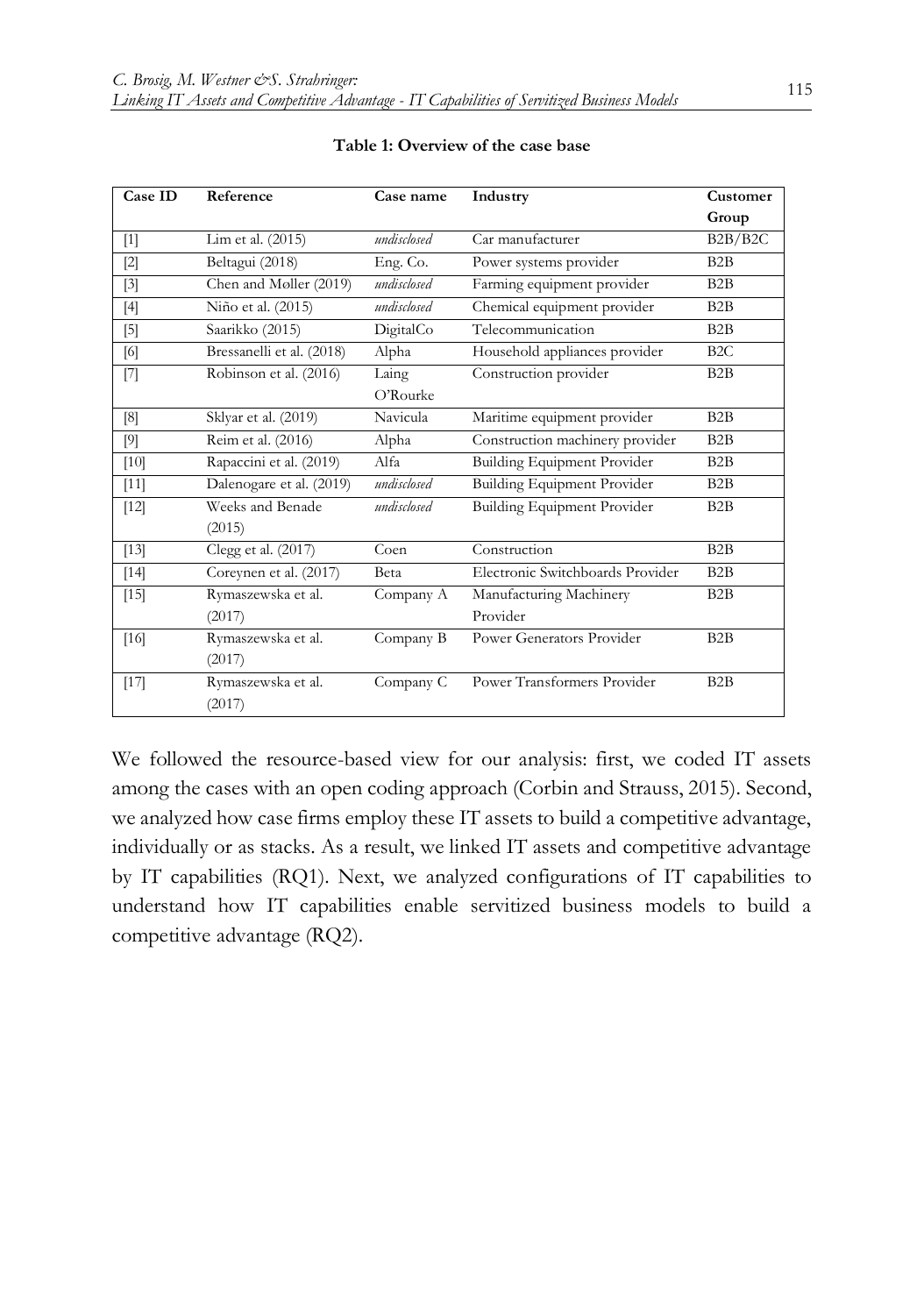#### **4 Results**

In this section, we present three IT capabilities of servitized business models and configurations of how these IT capabilities enable a competitive advantage. For each IT capability, we introduce three examples from our cases. An overview of all examples across our cases can be obtained from the authors.

### **4.1 IT Capability to Connect the Value Chain**

The first IT capability employs IT assets to connect the value chain to achieve cost advantages. Table 2 shows three examples based on our cases.

| <b>Observed IT Assets</b><br>Case ID                                      |                                                                                                              | <b>Employment of IT Assets to</b>                                                                                                                                                                      | Competitive    |  |  |
|---------------------------------------------------------------------------|--------------------------------------------------------------------------------------------------------------|--------------------------------------------------------------------------------------------------------------------------------------------------------------------------------------------------------|----------------|--|--|
|                                                                           |                                                                                                              | <b>Generate Competitive Advantage</b>                                                                                                                                                                  | Advantage      |  |  |
| 2                                                                         | Engine usage data (tangible IT<br>asset)<br>Virtual engine testing models<br>(tangible IT asset)             | Connect value chain (from<br>٠<br>maintenance delivery to product<br>development) to reduce the<br>efforts to resolve technical<br>malfunctions by virtual engine<br>simulation with engine usage data | Cost advantage |  |  |
| 10                                                                        | Cloud-based management<br>accounting system accessible<br>to service network partners<br>(tangible IT asset) | Connect value chain (accounting)<br>among service partners to<br>uncover costs across the service<br>network and eliminate them                                                                        |                |  |  |
| 13                                                                        | Inventory management<br>system externally accessible to<br>suppliers (tangible IT asset)                     | Connect value chain (inventory<br>management) with suppliers to<br>ensure availability of materials to<br>avoid project delays at additional<br>costs                                                  |                |  |  |
| Cases showing same IT capability [Case IDs]: [2, 6, 7, 9, 10, 11, 12, 13] |                                                                                                              |                                                                                                                                                                                                        |                |  |  |

#### **Table 2: Selected cases with IT capability to connect the value chain**

Case firms use primarily tangible IT assets, e.g., software systems, to distribute information internally along their value chain, e.g., from maintenance operations to product development or from maintenance operations to spare parts handling. Some case firms offer integration points to external stakeholders, like suppliers or service partners, to connect to their value chains. This connection enables efficient orchestration of processes, e.g., product development or maintenance delivery, and (human) resources, e.g., available maintenance technicians or spare parts. Case firms achieve cost advantages as a competitive advantage from this IT capability.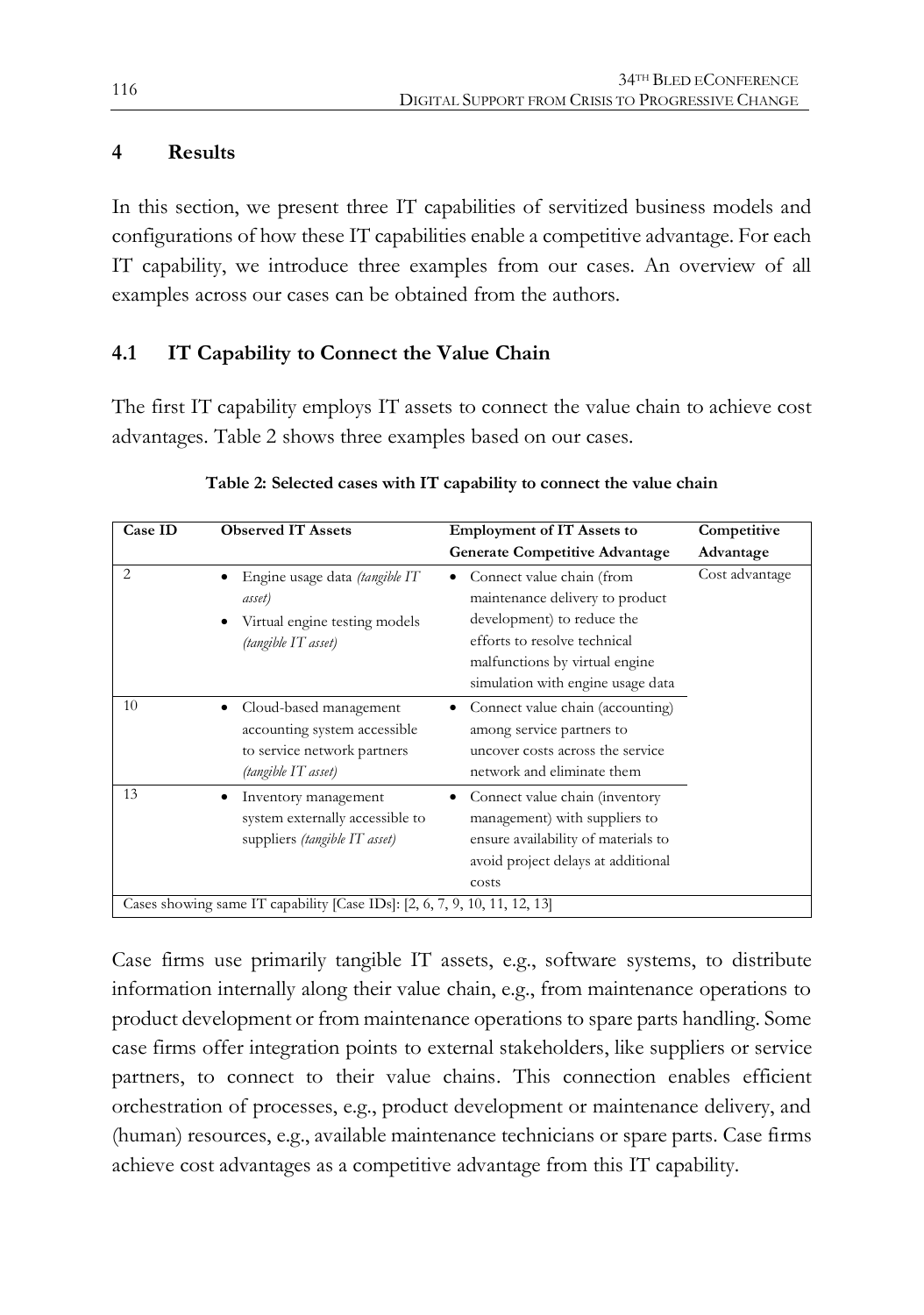#### **4.2 IT Capability to Connect Products**

The second IT capability employs IT assets to connect products to differentiate by value-adding services. Case firms introduce tangible IT assets, e.g., productintegrated sensors, data transmission devices, or software systems to access connected products remotely. Table 3 shows three examples from our cases.

| Case | <b>Observed IT Assets</b>                                                                                                                                                                                                                               | <b>Employment of IT Assets to</b>                                                                                                                                 | Competitive                                        |
|------|---------------------------------------------------------------------------------------------------------------------------------------------------------------------------------------------------------------------------------------------------------|-------------------------------------------------------------------------------------------------------------------------------------------------------------------|----------------------------------------------------|
| ID   |                                                                                                                                                                                                                                                         | <b>Generate Competitive Advantage</b>                                                                                                                             | Advantage                                          |
| 3    | • Software farm management system to<br>connect to farm components (tangible<br>IT asset)<br>Software developers, user interface<br>experts, and user experience experts to<br>build software system (human IT asset)                                   | Connect products (farm<br>components to farm management<br>software) to enable digital farm<br>monitoring as an additional<br>service                             | Differentiation<br>by value-<br>adding<br>services |
| 8    | Customer portal to manage condition<br>$\bullet$<br>data of maritime vessels and to access<br>3rd party maritime software (tangible IT<br>asset)<br>• Vessel condition data (tangible IT asset)<br>• 3rd party maritime software (tangible IT<br>asset) | Connect products to enable<br>monitoring of condition data for<br>onshore operations of maritime<br>vessels and to offer 3rd party<br>software access as services |                                                    |
| 17   | Logging device for power transformer<br>data with internet connection (tangible<br>$IT$ asset)<br>• Usage and operational fault data of<br>power transformers (tangible IT asset)                                                                       | Connect products to enable<br>access to power transformer<br>operations metrics to offer use-<br>based advisory to prolong life-<br>cycle                         |                                                    |
|      | Cases showing same IT capability [Case IDs]: [1, 2, 3, 4, 5, 6, 7, 8, 9, 14, 15, 16, 17]                                                                                                                                                                |                                                                                                                                                                   |                                                    |

| Table 3: Selected cases with IT capability to connect products |  |  |
|----------------------------------------------------------------|--|--|
|----------------------------------------------------------------|--|--|

Some cases explicitly mention the employment of human IT assets for this IT capability, e.g., IT skills to integrate sensors into products or skills to develop and deploy code for respective software systems. These IT assets make products connected to offer value-adding services, e.g., remote monitoring, remote maintenance, or use-based advisory. Case firms offer these value-adding services to differentiate as a competitive advantage.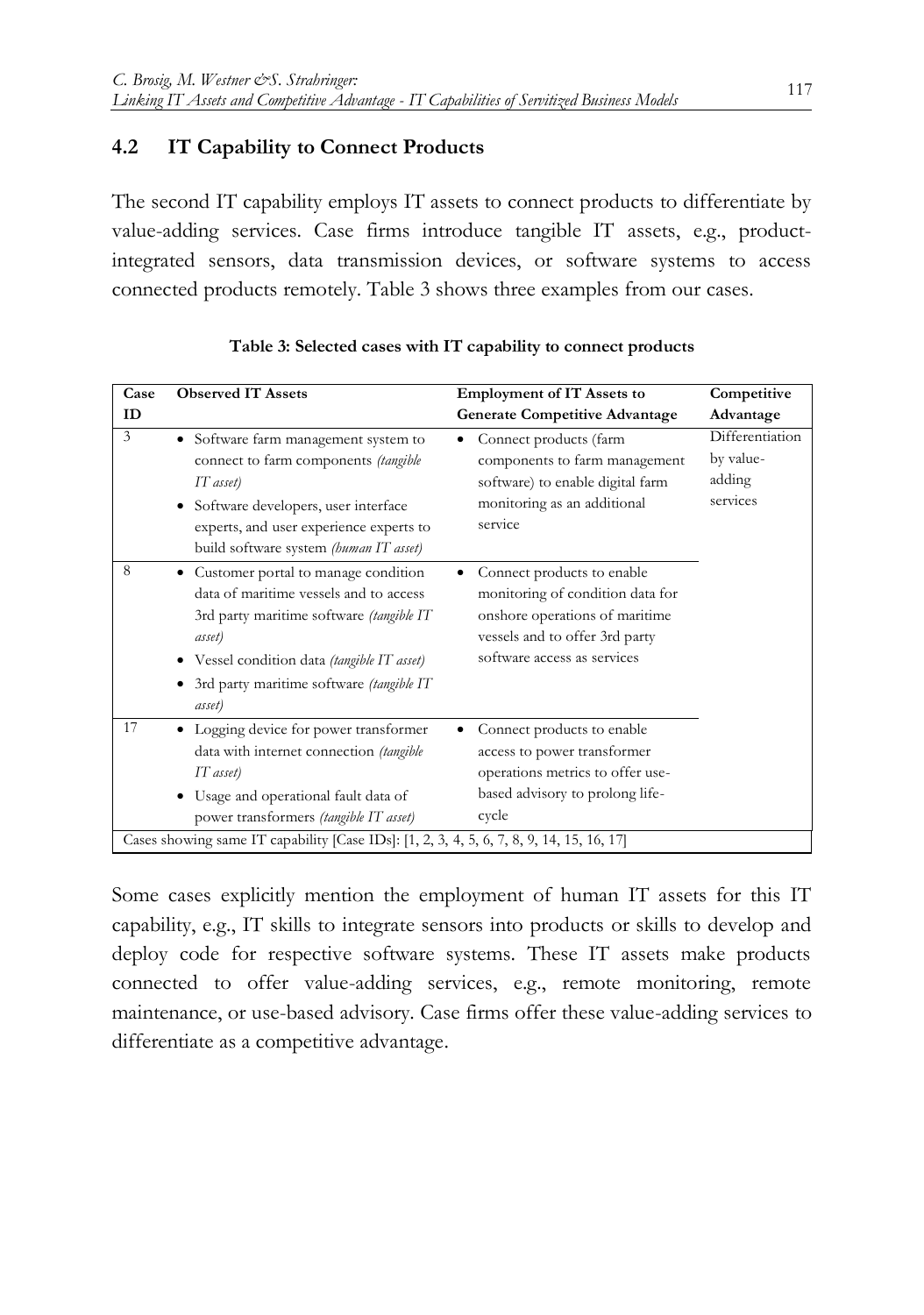#### **4.3 IT Capability to Interconnect Value Chain and Products**

The third IT capability employs IT assets to interconnect a value chain and products. This interconnection enables differentiation by performance-based contracts. This IT capability is the ability to employ integration points - between value chain and products - as IT assets to build a competitive advantage. Table 4 offers an outline of three examples from our cases.

| Case           | <b>Observed IT Assets</b>                                                                                                                                                                                                                                                      | <b>Employment of IT Assets to</b>                                                                                                                                                                                              | Competitive                                                 |
|----------------|--------------------------------------------------------------------------------------------------------------------------------------------------------------------------------------------------------------------------------------------------------------------------------|--------------------------------------------------------------------------------------------------------------------------------------------------------------------------------------------------------------------------------|-------------------------------------------------------------|
| ID             |                                                                                                                                                                                                                                                                                | <b>Generate Competitive Advantage</b>                                                                                                                                                                                          | Advantage                                                   |
| 6              | • IoT device in washing machines to<br>extract and send data to the provider<br>(tangible IT asset)<br>• Washing machine usage data (tangible<br>IT asset)<br>• Data analytics tools to detect careless<br>usage of product (tangible IT asset)                                | • Interconnect connected products<br>(usage data) with the value chain<br>(contract monitoring) to operate<br>performance-based contracts                                                                                      | Differentiation<br>by<br>performance-<br>based<br>contracts |
| $\overline{Q}$ | • IoT device in building equipment to<br>extract and send data to the provider<br>(tangible IT asset)<br>Building equipment condition data<br>٠<br>(tangible IT asset)<br>• Software systems on availability of<br>maintenance services and spare parts<br>(tangible IT asset) | • Integration of connected products<br>(condition data indicating<br>maintenance needs) with the value<br>chain (service systems and<br>inventory data) to schedule<br>maintenance delivery for<br>performance-based contracts |                                                             |
| 15             | • IoT device in machine to extract<br>sensor data and send to the provider<br>(tangible IT asset)<br>Machine usage and performance data<br>٠<br>(tangible IT asset)<br>Cloud-based platform to access<br>٠<br>machine data for service organization<br>(tangible IT asset)     | Interconnect connected products<br>٠<br>(usage/performance data) with the<br>value chain (service organization)<br>for remote support in<br>performance-based contracts                                                        |                                                             |
|                | Cases showing same IT capability [Case IDs]: [2, 6, 7, 9, 10, 11, 12, 13]                                                                                                                                                                                                      |                                                                                                                                                                                                                                |                                                             |

| Table 4: Selected cases with IT capability to interconnect value chain and products |  |  |  |
|-------------------------------------------------------------------------------------|--|--|--|
|                                                                                     |  |  |  |

Case firms link product data to value chain information. Several firms connect their products to monitor product condition and usage data, as covered in section 4.2. In distinction, this IT capability focuses on the link of such product data to the providers' value chains, e.g., to anticipate product failure. Firms displaying this IT capability distribute the product data as information along the value chain, e.g., to activate maintenance provision. Interconnecting product data with value chain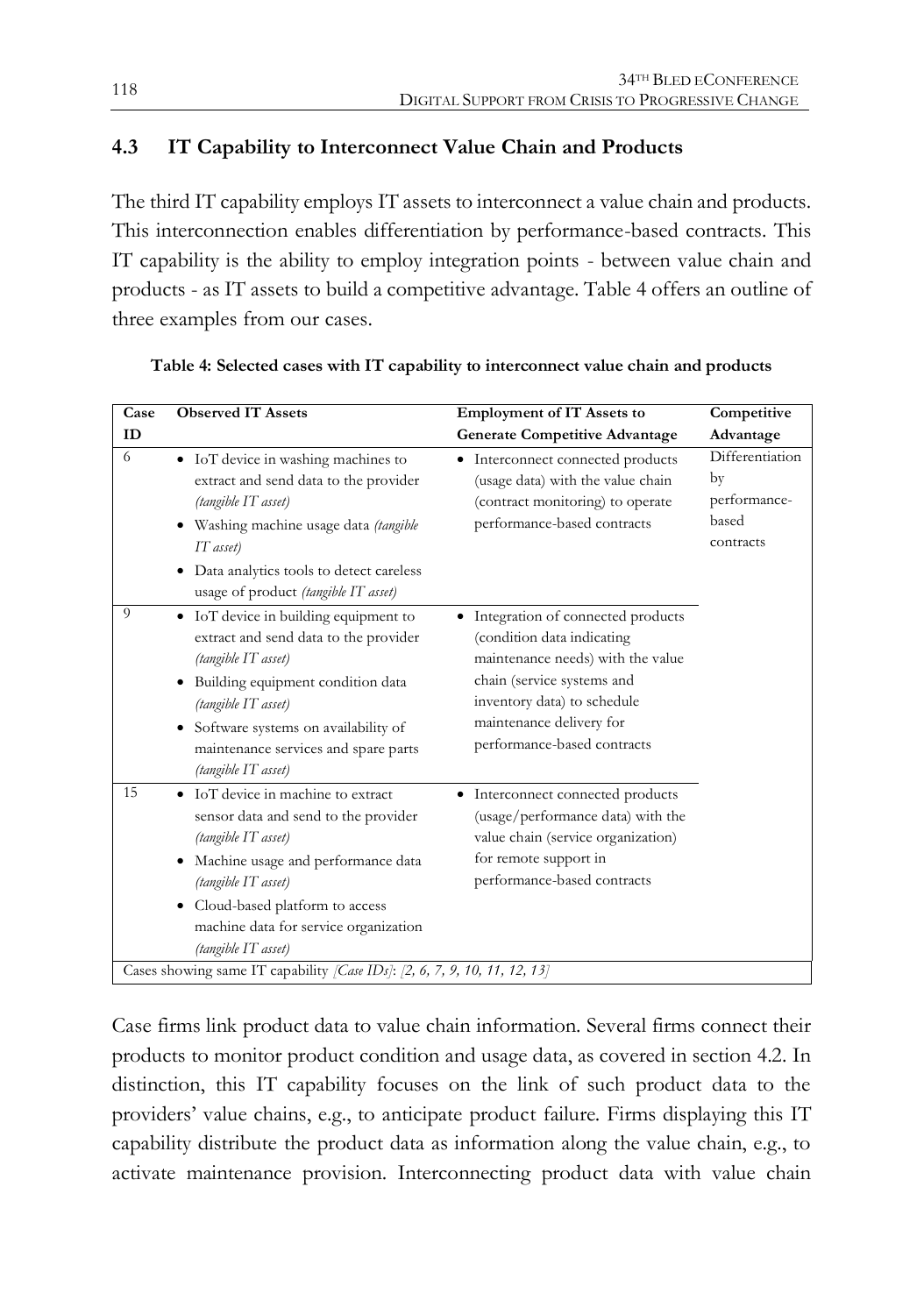information is critical to achieving agreed performance levels of products as a service.

#### **4.4 Configurations of IT Capabilities Among Servitized Business Models**

We analyzed how the three IT capabilities are distributed in our case firms and found case evidence for four out of eight possible combinations. We refer to each combination as a configuration where each of the IT capabilities is present or absent. Figure 2 shows an overview of these configurations and associated cases.

| Configurations of | Presence of IT Capabilities (marked as $\oslash$ ) |            |                           | <b>Observation of Configurations</b> |                          |
|-------------------|----------------------------------------------------|------------|---------------------------|--------------------------------------|--------------------------|
| IT Capabilities   | to Connect the                                     | to Connect | to Interconnect Value     | Number                               | <b>Observed</b> in Cases |
|                   | Value Chain                                        | Products   | <b>Chain and Products</b> | of Cases                             | /ID                      |
| A                 |                                                    |            |                           |                                      |                          |
| в                 |                                                    |            |                           |                                      | [10, 11, 12, 13]         |
|                   |                                                    |            |                           |                                      | [1, 3, 4, 5, 8, 14, 17]  |
|                   |                                                    |            |                           |                                      |                          |
| E                 |                                                    |            |                           |                                      |                          |
|                   |                                                    |            |                           |                                      |                          |
| G                 |                                                    |            |                           | $\overline{2}$                       | [15, 16]                 |
| н                 |                                                    |            |                           |                                      | [2, 6, 7, 9]             |

#### **Figure 2: Overview of configurations of IT capabilities among servitized business models**

We found case evidence for configurations B, C, G, and H, but not for A, D, E, and F. The case evidence supports how configurations of IT capabilities enable servitized business models to build competitive advantage.

The IT capability to connect products could be a sufficient IT capability for firms to build a competitive advantage, as shown in the configurations C, G, and H. Still, due to the lack of evidence for configuration D, this cannot be confirmed.

The IT capability to connect the value chain is present both individually (configuration B) or in combination with other IT capabilities (configuration H). In contrast, the IT capability to interconnect value chain and products is only present in combination with other IT capabilities (configurations G, H), in particular with the IT capability to connect products.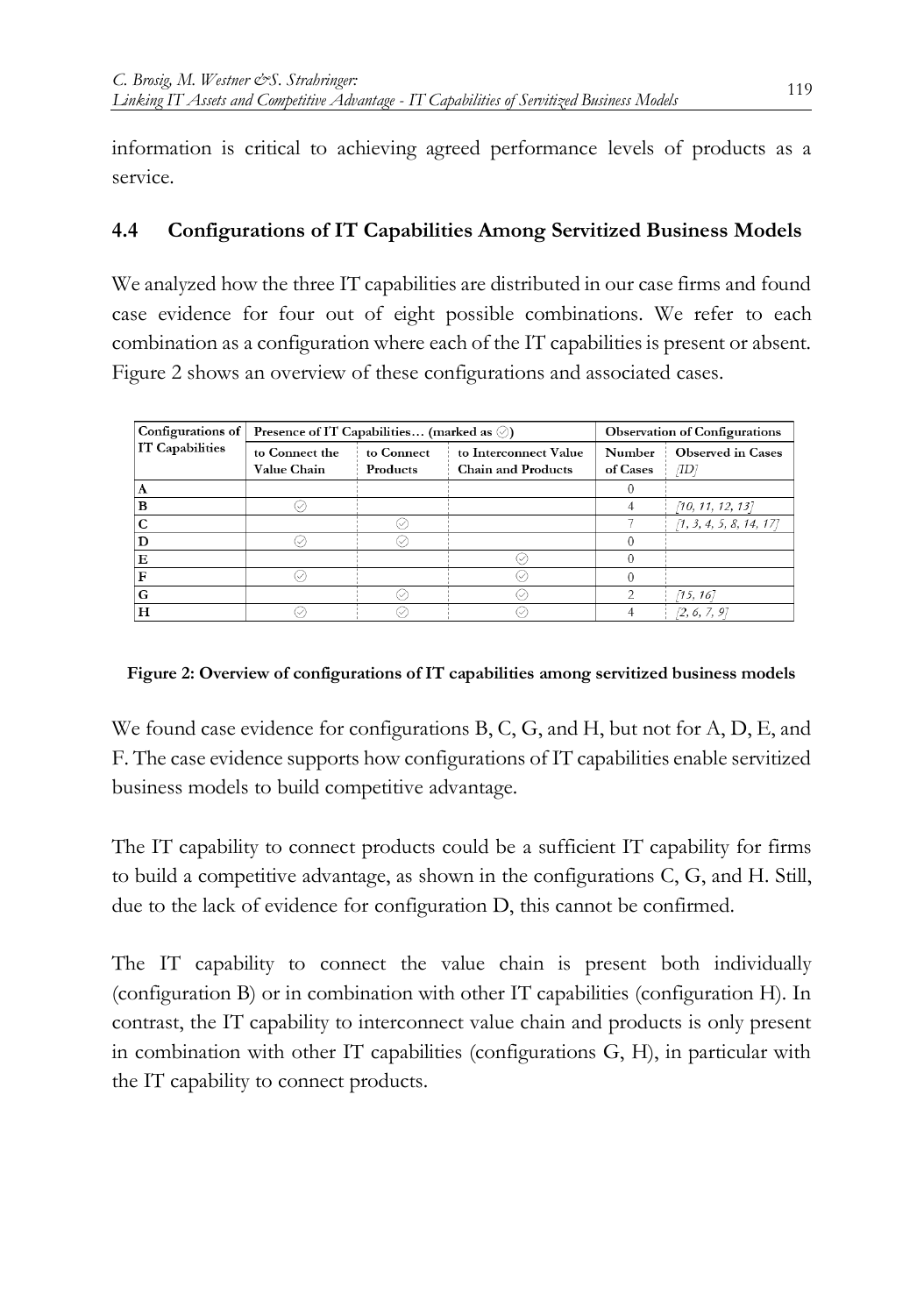#### **5 Discussion**

In this section, we discuss our findings in comparison to existing literature. Our study makes two contributions: we identify IT capabilities for servitized business models (RQ1), and we find configurations of IT capabilities that enable servitized business models to build a competitive advantage (RQ2).

We find three IT capabilities among servitized business models that employ IT assets, (1) the IT capability to connect the value chain to achieve cost advantages, (2) the IT capability to connect products to achieve differentiation, (3) the IT capability to interconnect the value chain and products to achieve differentiation. Our study confirms the importance of IT capabilities in linking IT assets with competitive advantage: case firms employ different IT assets to build a similar competitive advantage. Some case firms employ similar stacks of IT assets to build different competitive advantages. IT capabilities help to understand these equifinal ways how IT assets contribute to building a competitive advantage.

We show configurations of IT capabilities among our case firms. Configuration B includes case firms focusing on the IT capability to connect the value chain to streamline processes and resources. This configuration is similar to the nature of capabilities of product-oriented business models striving for efficient processes (Kohtamäki et al., 2019; Reim et al., 2015; Ulaga and Reinartz, 2011). Configuration C is based on the presence of the IT capability to connect products. Case firms with configuration C offer their services to support the use of the product: services integrate with the product in use. Case firms with configuration C are similar to usebased solution providers with services as an integral part of their offering to maximize product efficiency for the customer (Kohtamäki et al., 2019; Ulaga and Reinartz, 2011). Configurations G and H include configurations of IT capabilities with the IT capability to interconnect value chain and products. Case firms with these configurations differentiate at least by offering product performance as a service. Literature labels similar business models as result-oriented or outcome providers (Kohtamäki et al., 2019; Reim et al., 2015).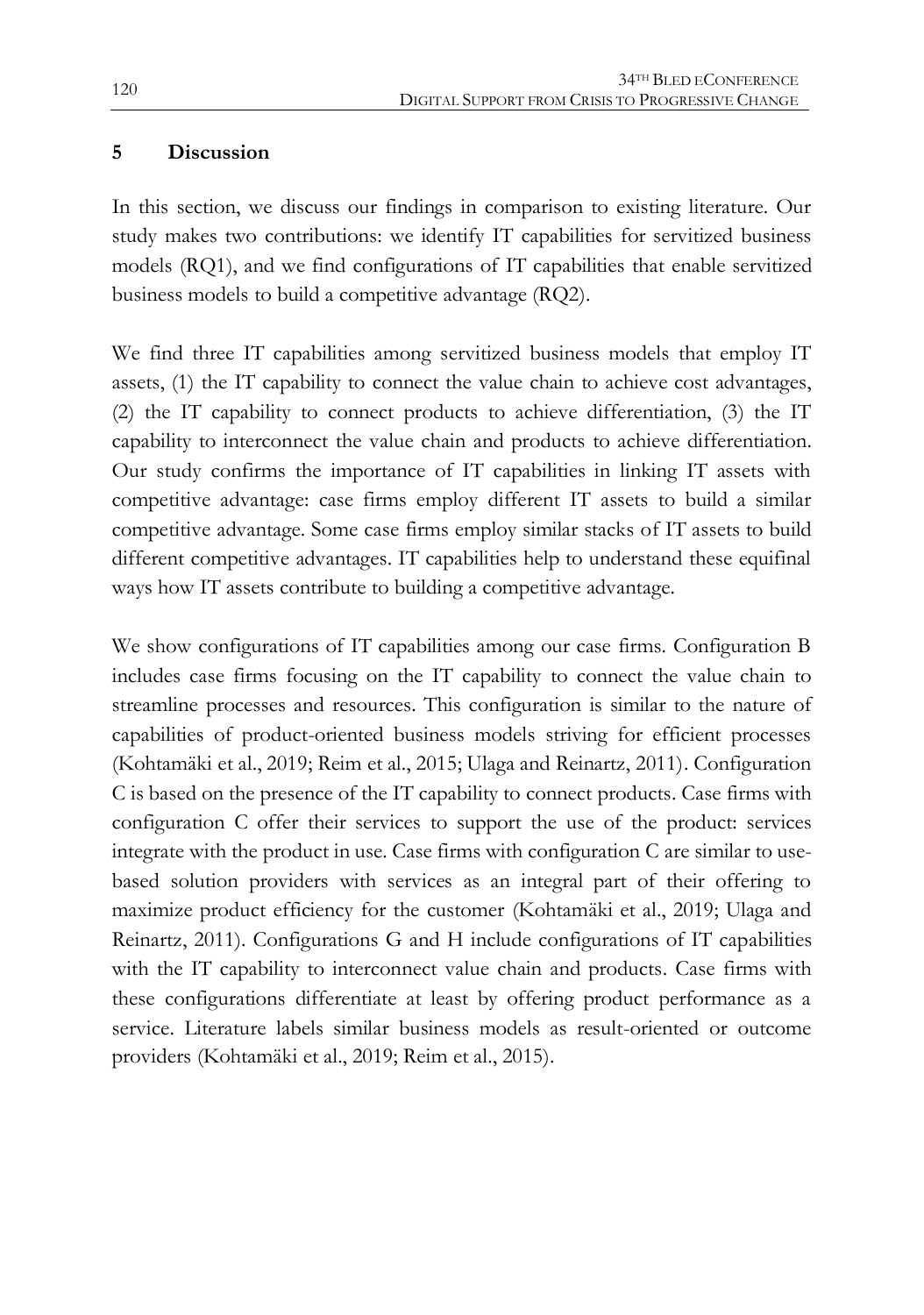We do not observe configurations A, D, E, and F in our cases. Configuration A is not to be found due to our initial case selection. It would not have contributed to clarifying the IT capabilities of servitized business models. The lack of case evidence for configurations E and F could indicate that the IT capability to interconnect value chain and products is dependent on the IT capability to connect products. Thus, it could be that configurations E and F are theoretically not possible. In contrast to configurations A, E, and F, configuration D could be available among cases beyond our case base.

Based on our insights on configurations of IT capabilities, we derive the assumption that specific configurations of IT capabilities support specific types of servitized business models along the continuum from product- to service-centric.

### **6 Conclusion**

Our paper helps answer the call for interdisciplinary research at the frontier of business model innovation and IS research (Kohtamäki et al., 2019; Paschou et al., 2020). Section 4 provides an overview of three IT capabilities at servitized business models, (1) the IT capability to connect the value chain, (2) the IT capability to connect products, and (3) the IT capability to interconnect value chain and products (RQ1). We find five configurations of how IT capabilities enable building competitive advantage from rather product- to service-centric servitized business models (RQ2).

Practitioners profit from our synthesis of business model innovation and IS research by obtaining transparency about IT capabilities for servitized business models (Baines et al., 2017). Our configurations of IT capabilities offer starting points to invest in assets that may be used to build a competitive advantage. From our case evidence, practitioners also learn that individual IT assets per se do not build a competitive advantage for servitized business models (cf. (Wiener et al., 2020)).

Our study is not free from limitations: first, to ensure external validity, we collected cases from multiple research fields. Most cases cover the B2B area, consistent with previous servitization research (Paschou et al., 2020). Therefore, our findings may not be generalizable to the B2C area. Second, we sampled cases from fields where IT capabilities are not the primary research contribution. In some cases, the selected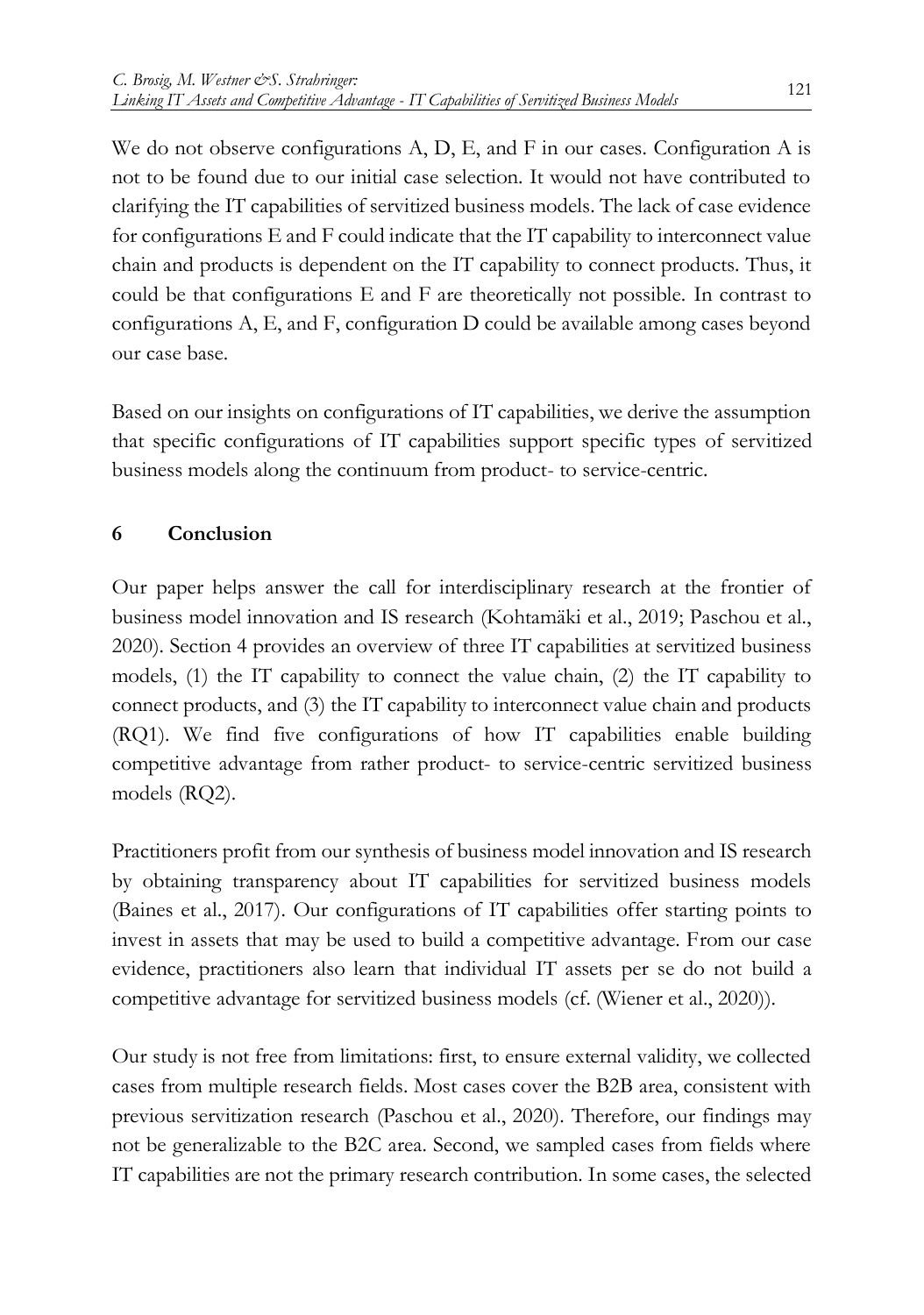cases may not exhaustively cover all IT capabilities of a servitized business model. We decided to mitigate this risk by sampling a broad set of cases to cover contributions from multiple perspectives.

For future research, we propose further analyses of IT capabilities for servitized business models. Researchers should continue to analyze how IT capabilities differ among different types of servitized business models along the continuum from product- to service-centric. Researchers could use our hypothesis as a starting assumption. For their analyses, they could apply a configurational approach as IT capabilities of servitized business models appear to create equifinal links between IT assets and competitive advantage.

#### **References**

- Baines, T., Bigdeli, A. Z., Bustinza, O. F., Shi, V. G., Baldwin, J. S., & Ridgway, K. (2017). Servitization: Revisiting the State-of-the-Art and Research Priorities. International Journal of Operations & Production Management, 37 (2), 256-278.
- Beltagui, A. (2018). A Design-Thinking Perspective on Capability Development. International Journal of Operations & Production Management, 38 (4), 1041-1060.
- Bressanelli, G., Adrodegari, F., Perona, M., & Saccani, N. (2018). Exploring How Usage-Focused Business Models Enable Circular Economy Through Digital Technologies. Sustainability, 10 (3), 639.
- Brosig, C., Westner, M., & Strahringer, S. (2020). Revisiting the Concept of IT Capabilities in the Era of Digitalization. Proceedings of the 22nd International Conference on Business Informatics, Antwerp.
- Chen, K.-L., & Møller, C. (2019). A Thousand-Mile Journey Begins With the Very First Step: The Case of a Product-Centric Manufacturing Firm's Transformation Towards Servitization. CIRP Journal of Manufacturing Science and Technology, 27, 102-113.
- Clegg, B., Little, P., Govette, S., & Logue, J. (2017). Transformation of a Small-to-Medium-Sized Enterprise to a Multi-Organisation Product-Service Solution Provider. International Journal of Production Economics, 192, 81-91.
- Corbin, J., & Strauss, A. (2015). Basics of Qualitative Research: Techniques and Procedures for Developing Grounded Theory (Vol. 4). Thousand Oaks: Sage Publications.
- Coreynen, W., Matthyssens, P., & Van Bockhaven, W. (2017). Boosting Servitization Through Digitization: Pathways and Dynamic Resource Configurations for Manufacturers. Industrial Marketing Management, 60, 42-53.
- Côrte-Real, N., Ruivo, P., & Oliveira, T. (2020). Leveraging Internet of Things and Big Data Analytics Initiatives in European and American Firms: Is Data Quality a Way to Extract Business Value? Information & Management, 57 (1), 103141.
- Dalenogare, L. S., Baseggio, M. M., Ayala, N. F., Le Dain, M.-A., & Frank, A. G. (2019). The Contribution of Smart Glasses for PSS. Procedia CIRP, 83, 318-323.
- Grant, R. M. (1991). The Resource-Based Theory of Competitive Advantage: Implications for Strategy Formulation. California Management Review, 33 (3), 114-135.
- Grubic, T., & Jennions, I. (2018). Remote Monitoring Technology and Servitised Strategies Factors Characterising the Organisational Application. International Journal of Production Research, 56 (6), 2133-2149.